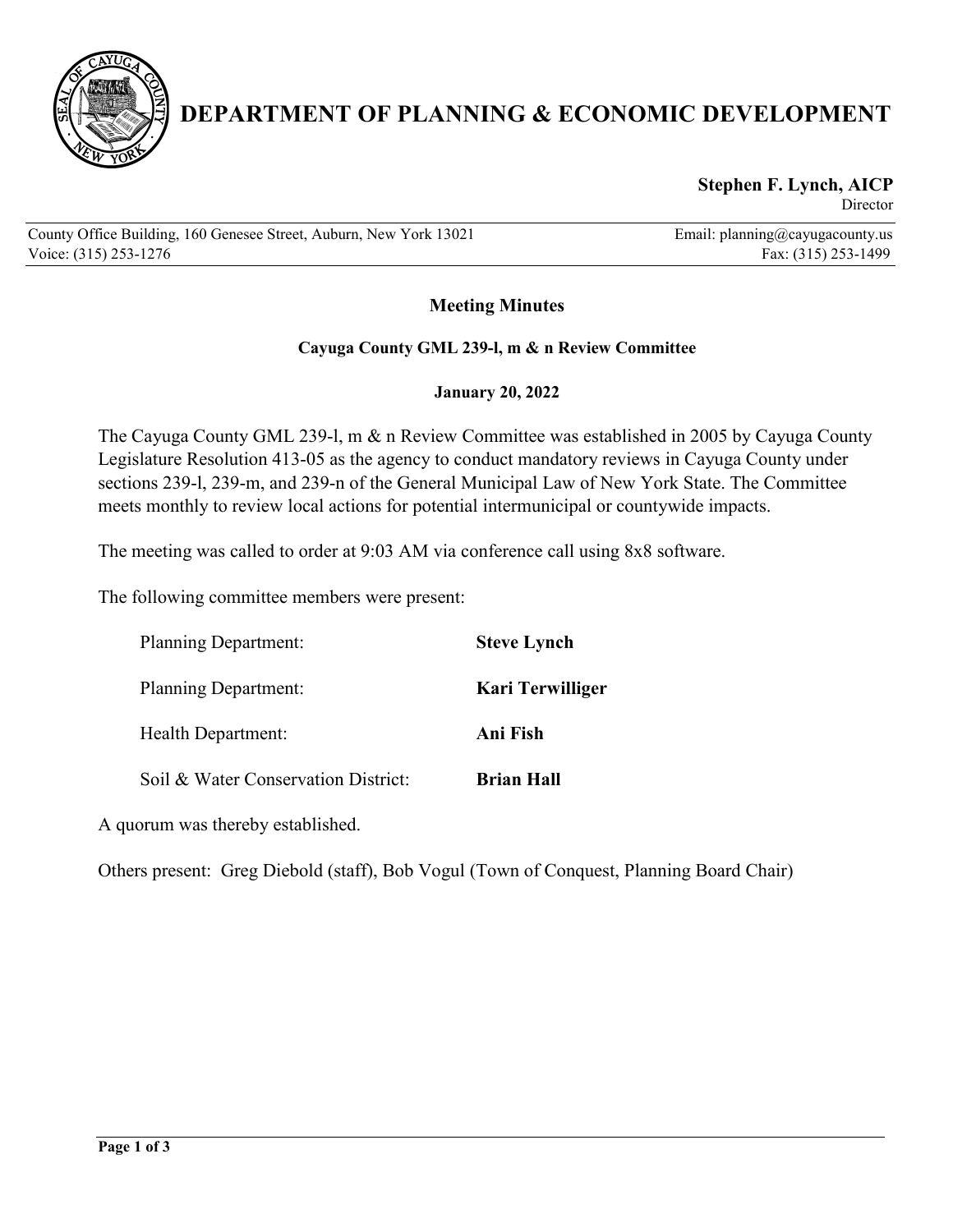#### **MINUTES:**

Minutes from December 16, 2021

**MOTION BY:** Kari Terwilliger Recommend approval

**SECOND BY:** Steve Lynch All vote AYE

**Motion Approved and Carried.**

## **The following municipal matters were submitted to the Committee for consideration pursuant to New York State General Municipal Law §239-l, m, & n:**

#### **1. Town of Locke – Local Law – Solar Energy**

The Committee carefully considered the materials provided by the Town related to the proposed local law. Based on the information submitted, the Committee recommends approving the proposed action without change.

**MOTION BY:** Kari Terwilliger Recommend approving the proposed action without change, with the following comment:

*There appears to be a typo in Section 9 of the draft local law. The upper limit for Tier 3 Solar Systems should be changed from an output of "23 mw/hour" to "24 mw/hour", as classified in Section 5 of the draft law, and to recognize ORES permitting and approval authority over solar energy systems 25MW or larger.* 

**SECOND BY:** Steve Lynch All vote AYE

**Motion Approved and Carried.**

At 9:16AM, the following committee member joined the meeting and voted on all further matters

brought forth to the committee:

Highway Department: **Rich Wheeling**

### **2. Town of Mentz – Site Plan – Trailer Parking**

The Committee carefully considered the materials provided by the Town related to the proposed site plan. Based on the information submitted, the Committee recommends approving the proposed action with change.